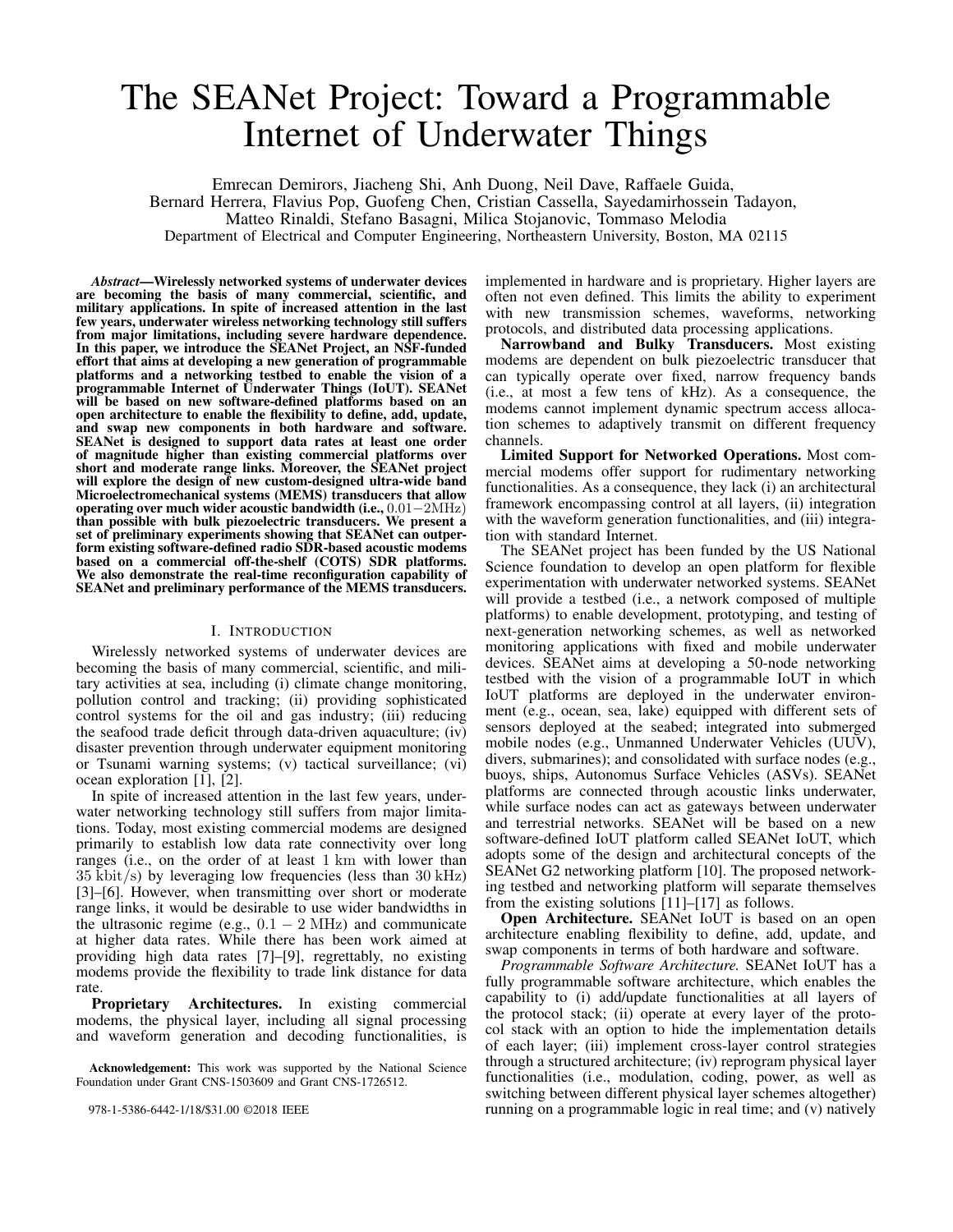support Internet-based applications and network monitoring tools through a Linux operating system.

*Hardware Reconfiguration - Swappable Front-ends.* The SEANet IoUT modular hardware design is based on standard interfaces that enable hardware reconfiguration through swappable/upgradeable hardware modules. Specifically, SEANet IoUT supports seamless integration with different transducers and operationally over different spectrum bands through swappable front-ends.

Megabit/s Data Rates. SEANet IoUT is designed to support high data rates over short and moderate range links using acoustic waves. While there are few promising approaches using alternative technologies such as radio-frequency or optical signals to achieve high data rates [18]–[23], they can either only achieve a few meters of range, or they require specific channel conditions (dark and clear waters) limiting their operationally [24]. Data rates of 522 kbit/s over short links (e.g. 10m) and data rates in the order of 1Megabit/s on a controlled lab environment have already been demonstrated with previous generation platforms using bulk piezoelectric transducers [10]. In light of these developments, Megabit/s data rates are foreseen over short-range links (e.g.,  $50-100\,\mathrm{m}$ ) in the  $0.01 - 2 \text{ MHz}$  acoustic spectrum) with pMUT based ultra-wide band acoustic front ends.

Ultra-Wide Band Acoustic Front Ends. The project will seek to endow the SEANet IoUT platform with acoustic front ends based on newly designed, ultra-wide band (i.e., 0.01 − 2 MHz), *piezoelectric micromachined transducers* (pMUT) based on Aluminum Nitride (AlN) Microelectromechanical systems (MEMS) technology. The pMUT technology allows the development of compact arrays of multiple miniaturized transmit/receive transducer elements, supporting at affordable costs notions such as spatial directivity, beamforming, and massive MIMO in an underwater networked communication system, all integrated in a board compatible with standard CMOS technology.

The rest of the paper is organized as follows. In Section 2, we briefly introduce the general architecture of the SEANet IoUT, while in Section 3 we concentrate on the implementation of the proposed SEANet IoUT. In Section 4, we present the experimental evaluation of the SEANet IoUT prototype. Finally, in Section 5 we draw conclusions.

#### II. SEANET IOUT ARCHITECTURE

SEANet IoUT is based on a modular hardware and software architecture enabling (i) hardware and software upgrading/reconfiguration; (ii) cross-layer controllable protocol stack; (iii) rapid prototyping of novel protocol designs and enhancements. In this section, we discuss the hardware and software architecture of the SEANet IoUT platform.

#### *A. Hardware Architecture*

SEANet IoUT is based on six basic modules, i.e., main, converter, communication, power, sensor, and RF. Each module has distinct and non-overlapping functionalities, as illustrated in Fig. 1(a). Each module can be interfaced with others through standard interfaces to enable a swappable/upgradable design.

The main module includes programmable hardware logic (PL) and a processing system (PS) taking on different functionalities to achieve hardware and software reprogrammability. Specifically, the programmable logic is responsible for executing processing-intensive physical layer and time-critical MAC functionalities, while the processing system implements software-defined high-level networking protocol functionalities. The converter module incorporates an analog-to-digital

converter (ADC) and a digital-to-analog converter (DAC) to provide an interface between the analog and digital domains. The communication module includes a power amplifier (PA) and a low-noise amplifier to amplify analog signals on the transmit and receive side. The communication module incorporates matching circuits for both transmitter and receiver chains to minimize signal reflections caused by impedance mismatches and a switch to enable the use of a single acoustic transducer for both transmitting and receiving acoustic signals in a time-division duplexing fashion. The power module houses a wireless energy transfer unit interfaced with energy harvesting transducers enabling acoustic wireless charging of the central battery unit. The sensor module provides standard interfaces to support multiple sensors simultaneously. The RF module is an optional module designed to support different RF communication technologies (e.g., LTE, Wi-Fi, ZigBEE, Iridium) through standard interfaces.

## *B. Software Architecture*

The software architecture, as illustrated in Fig. 1(b), is built on a Linux operating system running on a Systemon-Chip (SoC). The software architecture splits the layers of the protocol stack between the processing system and the programmable logic. Processing-intensive physical layer and time-critical MAC functionalities are assigned to the programmable logic while the rest of the MAC, network, transport, and application layer functionalities are allocated to the processing system.

#### III. SEANET IOUT PROTOTYPE

In this section, we report on the latest developments on the SEANet IoUT prototype in terms of hardware and software implementations.

### *A. Hardware Implementation*

The current hardware implementation of the SEANet IoUT prototype is built around a main module incorporating a Microzed development board. Specifically, the Microzed includes a Zynq Z-7020 SoC integrating a dual-core ARM Cortex-A9 based PS and a 28 nm Xilinx PL on a single chip. The converter module includes an LTC 1740CG ADC, operating on 14− bit parallel outputs with 6 Msample/s, and a LTC 1668 DAC, operating on 12−bit parallel inputs with 50 Msample/s. The current communication module houses a Mini-Circuits ZHL-6A-S+ PA, offering a gain up to 25dB, and a AD8338 LNA can operate from 10kHz to 18MHz with a voltage controlled gain up to 80dB. Additionally, communication module incorporates a Mini-Circuits ZX80 − DR230+ electronic switch. All three modules are connected to each other with standard micro-header connections incorporating GPIO pins to enable swappable and upgradable design.

The current prototype includes two types of transducers. The first is a COTS transducer, Teledyne RESON TC4013, offering an operational frequency range from 1 Hz to 170 kHz, while the second one is a MEMS transducer.

*MEMS Transducers.* The current prototype relies on custom MUTs based on AlN ultra-thin piezoelectric film piezoelectric membranes (pMUTs) to overcome the limitations of piezoelectric transducers in terms of size and bandwidth. In addition to that, the post-CMOS compatibility of the microfabrication process used for the fabrication of AlN MEMS devices enables their monolithic integration with low power CMOS electronics, which is an attractive feature for the implementation of high performance, low power and low cost platforms. Currently, the prototype includes a  $20 \times 20$  pMUT array that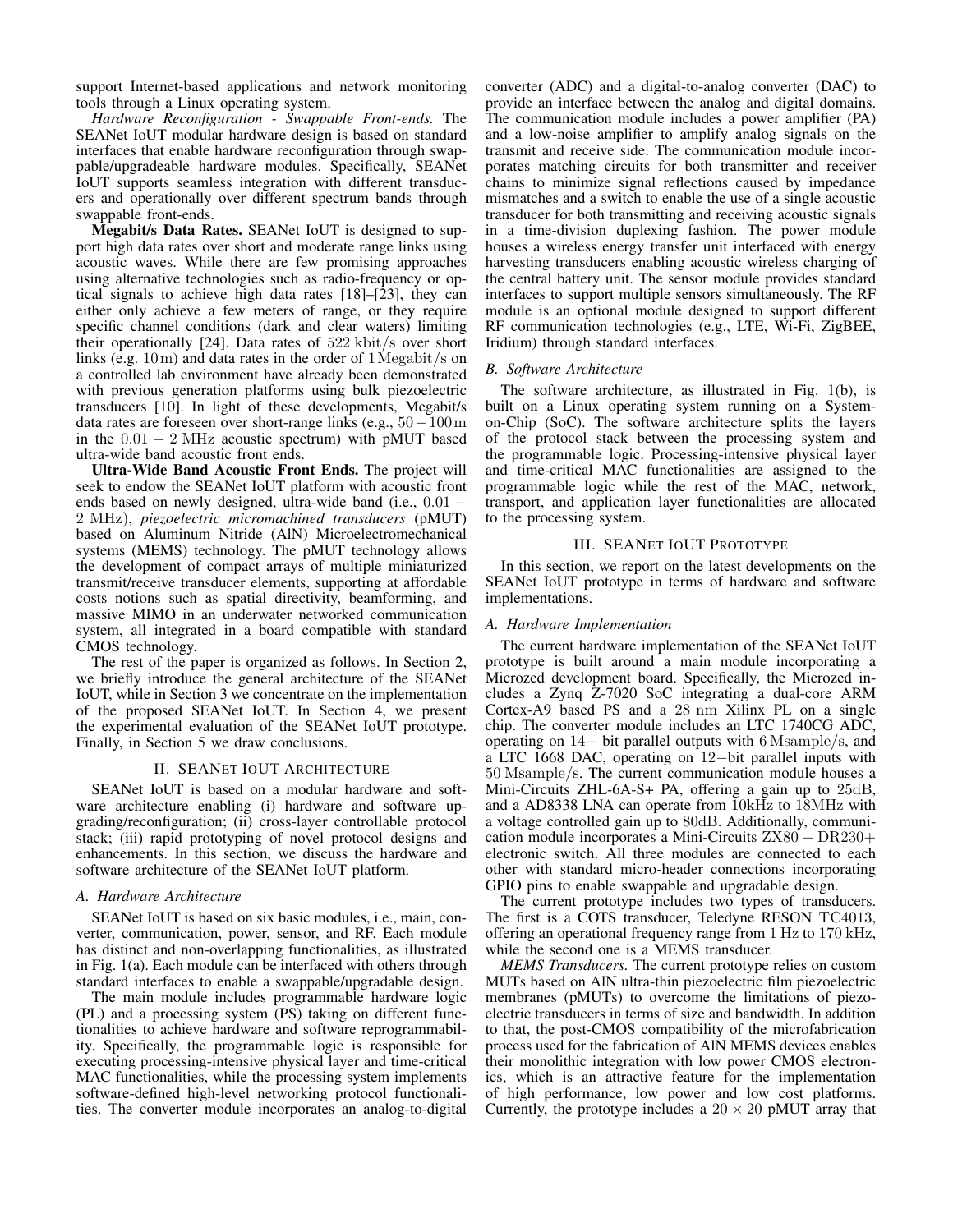



(a) SEANet IoUT hardware architecture. (b) SEANet IoUT software architecture. (c) The SEANet IoUT can be used as a standard

Fig. 1. SEANet IoUT architecture.

is initially characterized to have a resonance frequency at 700kHz with a relatively flat bandwidth of 500kHz.

The power module also houses a wireless energy transfer unit that uses acoustic waves to harvest energy and accordingly recharge its battery unit. The details and preliminary experiments are reported in [10].

#### *B. Software Implementation*

The current prototypes' software implementation is based on the software architecture depicted in Fig. 1(b). It can be described in terms of PL and PS developments.

Programmable Logic Design. The current prototype implements two different PL designs. The first design includes a zero-padded (ZP)-OFDM transceiver, registers, and AXI interfaces. The details of the ZP-OFDM implementation can be found in [10]. The prototype also implements a "base" design that incorporates a FIFO and a mixer for both transmitter and receiver chains. This design allows device driver to transmit/receive baseband samples to/from the PL directly and accordingly enables to test completely custom waveforms (physical layer) designs from the user space. In both designs, registers that can be accessed from the PS through the AXI4- Lite interface, are used for storing and reconfiguring physical layer parameters in real time. Table I reports the FPGA resource utilization for the two PL designs. Specifically, the "base" PL design uses approximately 4% of the resources, while the ZP-OFDM transceiver design uses up to 82%.

#### TABLE I

RESOURCE OCCUPATION OF THE PL FOR DIFFERENT DESIGNS.

|                      |            |                 | PL Design LUTs LUT % FFs FF % BRAMs BRAM % DSPs DSP % |     |        |
|----------------------|------------|-----------------|-------------------------------------------------------|-----|--------|
| Base                 | 2194 4.124 | 3102 2.916      | 1.428                                                 |     | 1818   |
| ZP-OFDM 43842 82.410 |            | 46078 43.306 87 | 62.143                                                | 152 | 69.091 |

Processing System Design. The processing system of the current SEANet IoUT prototype is running on a "zynqmicrozed7 kernel v4.9" Linux distribution which natively supports all Linux compatible applications (e.g., Internetbased applications, network monitoring tools, video encoder/decoder) and leverages transport layer tools (i.e., UDP and TCP sockets). It also offers seamless support to all standard interfaces (i.e., Ethernet, USB, UART, CAN, EBI/EMI, IC, MMC/SD/SDIO, SPI, and GPIO), thus easing the process of integrating external sensor modules. The current prototype implements the device driver enabling (i) data transfer between user space applications and the FPGA PHY layer; (ii) realtime physical layer reconfigurations through FPGA registers; (iii) the realization of a cross-layer controllable protocol-stack.

*Device Driver.* The device driver is developed to support operations at every layer of the protocols stack with an option to hide the implementation details of each layer. Specifically, it provides three different operation modes, namely *user*,

*network* and *debug* mode. In the *user* mode, the device driver makes the SEANet IoUT's protocol stack appears as a standard network interface which is illustrated in Fig. 1(c) as"sn0". In this way, the SEANet IoUT protocol stack can be leveraged by the standard user space applications through TCP/UDP sockets, while hiding all the protocol implementation details, similar to a standard network interface card. Since the SEANet IoUT protocol stack is based on a the standard IP layer architecture, the SEANet IoUT platform can easily adopt next-generation software-defined networking (SDN) tools [25]. While the user mode of the device driver is primarily designed for SEANet IoUT to run applications and implement routing protocols from the user space, it still allows real-time reconfiguration to be performed at the underlying protocol stack. Specifically, a protocol reconfiguration program running in the user space can dictate reconfigurations at the MAC layer running in the kernel space and physical layer running on the PL through the AXI4-Lite interface and registers. This reconfiguration mechanism allows implementing fully cross-layer controllable protocol stacks.

In the *network* mode, the device driver enables direct access to the physical layer running on the PL from the user space through the AXI-Stream interface. This means that the driver can feed/receive data directly to/from the physical layer from the user space by-passing the underlying data-link layer protocol of SEANet IoUT. In this way, the driver enables the capability of testing solely physical layer performance and developing/adopting custom data-link and network layer protocols implemented in the user space. Similar to the user mode, the network mode also supports reconfiguration at the physical layer through the AXI4-Lite interfaces.

In the *debug* mode, the device driver also enables direct access to the PL via the AXI-Stream interface. However, this time in accordance with the underlying "base" PL design, the device driver allows baseband samples to be fed/received into/from the PL directly to test custom waveform (physical layer) designs from the user space. Specifically, the current version of the device driver provides interfacing support for GNU Radio [26], an open-source software that offers a plethora of C++ digital signal processing blocks, through a custom driver block and Matlab through a FIFO [27]. In summary, the SEANet IoUT can operate as a typical

network interface ("sn0").

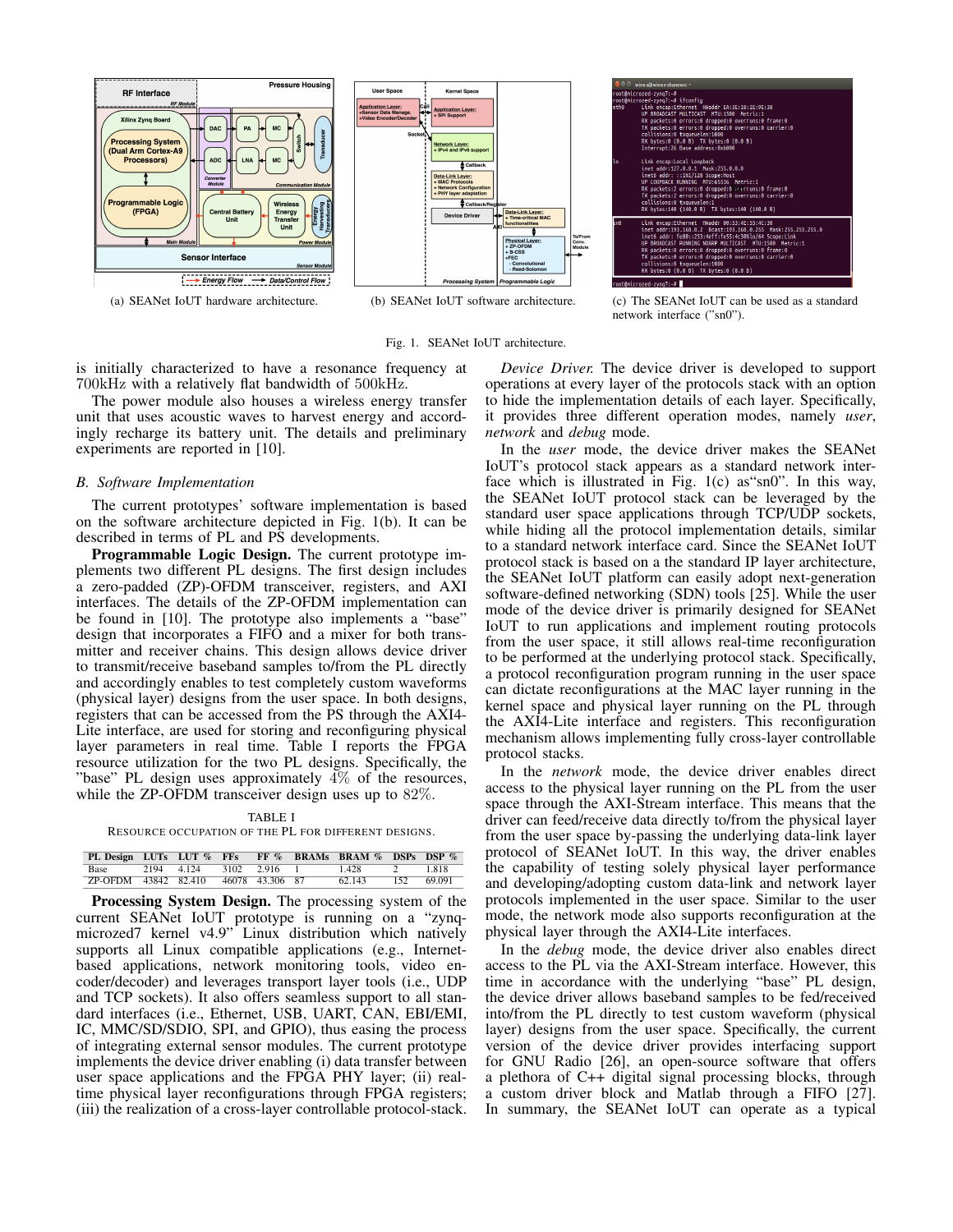

(a) BER versus transmission power for different pairs of platform.



(b) Recorded output signal (in electrical domain) of the SEANet IoUT.



(c) BER versus SNR for different modulation schemes (BPSK and QPSK)

Fig. 2. Experimental results.

SDR platform that enables rapid prototyping, fully agile and adaptive design for underwater communications and networks [28].

#### IV. PERFORMANCE EVALUATION

In this section, we report on the results obtained from three sets of experiments focusing on assessing the different characteristics and aspects of the SEANet IoUT prototype.

BER vs Transmission Power. We compared the biterror-rate (BER) performance of the SEANet IoUT prototype against a software-defined underwater acoustic platform designed based on a COTS SDR platform, USRP N210 [27]– [30]. Both platforms are tested using the exact same setup leveraging a ZP-OFDM communication scheme, as defined in [10], [17], occupying a bandwidth of 125 kHz at the center frequency of 125 kHz. Specifically, both platforms are interfaced with the same Teledyne RESON TC4013, which are deployed in a water test tank, approximately a meter

apart from each other. Moreover, both platforms are leveraging the PAs and LNAs, as defined in Section. III-A, with same gain configurations. In order to assess the transmitting and receiving performance of each platform separately, we used different pairs of transmitter and receivers in the experiments. Figure 2(a) shows that SEANet IoUT outperforms the USRPbased platform both in terms of transmitter and receiver performance. Particularly, when SEANet IoUTs are used both for transmitting and receiving operations, at least 4 times improvement in BER performance at all transmission power levels is recorded. The main factor behind the observed performance improvement is that the SEANet IoUT incorporates bandwidth and frequency optimized converters and converter interfaces, unlike the USRP-based platform. Because of this, the SEANet IoUT prototype minimizes the out-of-band noise and interference and accordingly outperforms the USRP-based platform in terms of BER performance.

Real-time Reconfiguration. We showcased the real-time reconfiguration capability of the SEANet IoUT by reconfiguring the guard interval time between the ZP-OFDM symbols on a per-packet basis, as illustrated in Fig. 2(b). The varying guard interval times for each packet can clearly be observed from the windows zooming between the symbols. The configuration is controlled from the PS through high-level software in real time, thanks to the device driver. This feature is specifically important, because in this way SEANet IoUT is able to define processing-intensive and time-critical functionalities (i.e., physical layer and time-critical MAC layer functionalities) in software while executing them in hardware. Consequently, unlike solely software-defined implementations that have high processing latency [17], [28] with limited data rate support; or solely hardware-defined implementations that have inadequate reconfiguration capabilities, SEANet IoUT offers low-latency processing and accordingly high-data-rate support as well as the real-time reconfiguration capabilities.

MEMS Transducer Evaluation. We evaluated the performance of the pMUTs with a set of preliminary experiments. In the experiments, due to the lack of waterproof covering for the pMUTs, we used a 10 cm tissue phantom to mimic an underwater channel, which is known to have similar characteristic [31], [32]. Specifically, we used a ZP-OFDM scheme with a bandwidth of  $B = 500$  kHz at a center frequency of 600 kHz. Figure 2(c) shows the BER performance of pMUTs and PZTs versus signal-to-noise-ratio (SNR) for different modulation schemes (i.e. BPSK and QPSK). We were able to reach a data rate of 596 kbit/s with a BER of  $10^{-5}$ . These results demonstrate that pMUTs can offer large bandwidth and accordingly high rates owing to their flat frequency response even in the non-resonating region.

### V. CONCLUSIONS

In this paper, we introduced the Project SEANet. The objective of the project is to to develop a new generation of programmable platforms called SEANet IoUT and a networking testbed to enable the vision of a programmable IoUT.

To that end, we first described the architecture and implementation details of a SEANet IoUT platform prototype. Later, we presented a set of experiments where we demonstrated (i) SEANet IoUT can outperform an existing SDR-based acoustic modem in terms of BER performance operating in the same setup and configurations; (ii) real-time reconfiguration capability of the SEANet IoUT; (iii) preliminary performance of the MEMS transducers.